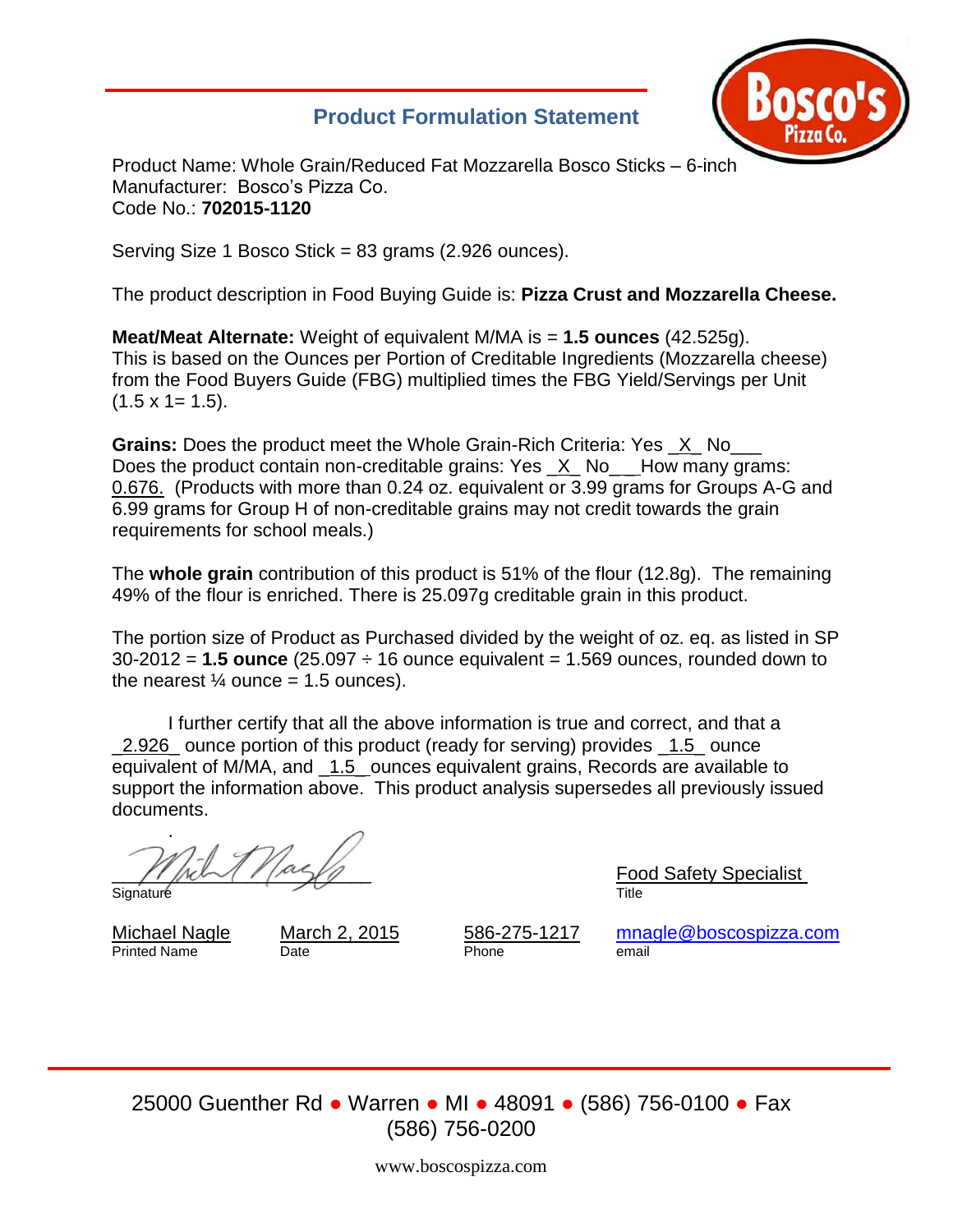# **Product 702015-1120 7" B-1.5 Whole Grain Reduced Fat Cheese Bosco Stick**



#### **INGREDIENTS:**

**CRUST:** FLOUR BLEND [WHOLE-WHEAT FLOUR, ENRICHED FLOUR (WHEAT FLOUR, NIACIN, REDUCED IRON, THIAMINE MONONITRATE, RIBOFLAVIN, ENZYME, FOLIC ACID)], WATER, BROWN SUGAR, CORN OIL, DOUGH CONDITIONER (SOYBEAN OIL, MONO AND DIGLYCERIDES, SOY FLAKES), SALT, VITAL WHEAT GLUTEN, YEAST, L-CYSTEINE. **CHEESES:** MOZZARELLA CHEESE (PASTEURIZED PART SKIM MILK, CHEESE CULTURES, SALT, ENZYMES). REDUCED FAT/REDUCED SODIUM MOZZARELLA CHEESE (PASTEURIZED PART SKIM MILK, NONFAT MILK, MODIFIED CORN STARCH\*, CHEESE CULTURE, SALT, POTASSIUM CHLORIDE\*, NATURAL FLAVORS\*, ANNATTO (COLOR), VITAMIN A PALMITATE, ENZYMES), \*INGREDIENTS NOT IN REGULAR MOZZARELLA CHEESE. **CONTAINS: MILK, WHEAT.** 

## **NET WEIGHT 19.8 LBS. (9.0 KG) 108 PACK**

This Product contributes 1 <sup>1</sup>/<sub>2</sub> ounces per serving of equivalent Meat/meat alternate, and 1 ½ Grain toward the meal pattern\*. \*Based on the Ounce Equivalent of 16 grams of grain.

# **Baking Instructions**

#### **Thawing**

- 1. Thaw before baking.
- 2. Keep Bosco Stick breadsticks covered while thawing.
- 3. Bosco Stick breadsticks may be thawed in packaging.
- 4. Bosco Stick breadsticks have 8 days shelf life when refrigerated.

## **Convection Oven Deep Fryer**

- 1. Preheat oven to 400° F. 1. Preheat oil to 350° F.
- 2. Place Bosco Stick breadsticks on a baking sheet. 2. **THAWED:** 1-2 minutes.
- 
- **CAUTION: FILLING MAY BE HOT!**

- 
- 
- 3. **THAWED:** 6-8 minutes. 3. Let stand 2 minutes before serving. 4. Let stand 2 minutes before serving. **CAUTION: FILLING MAY BE HOT!**

Oven temperatures may vary. Adjust baking time and/or temperature as necessary. Top Bosco Stick breadsticks with butter and parmesan cheese (not included) after baking.

*.Approved By: \_\_\_\_\_\_\_\_\_\_\_\_\_\_\_\_\_\_\_,* Date: August 8, 2014

Michael Nagle, M.S., Food Safety Specialist Information is derived by calculation based on available data.

25000 Guenther Rd ● Warren ● MI ● 48091 ● (586) 756-0100 ● Fax (586) 756-0200 [www.boscospizza.com](http://www.boscospizza.com/)